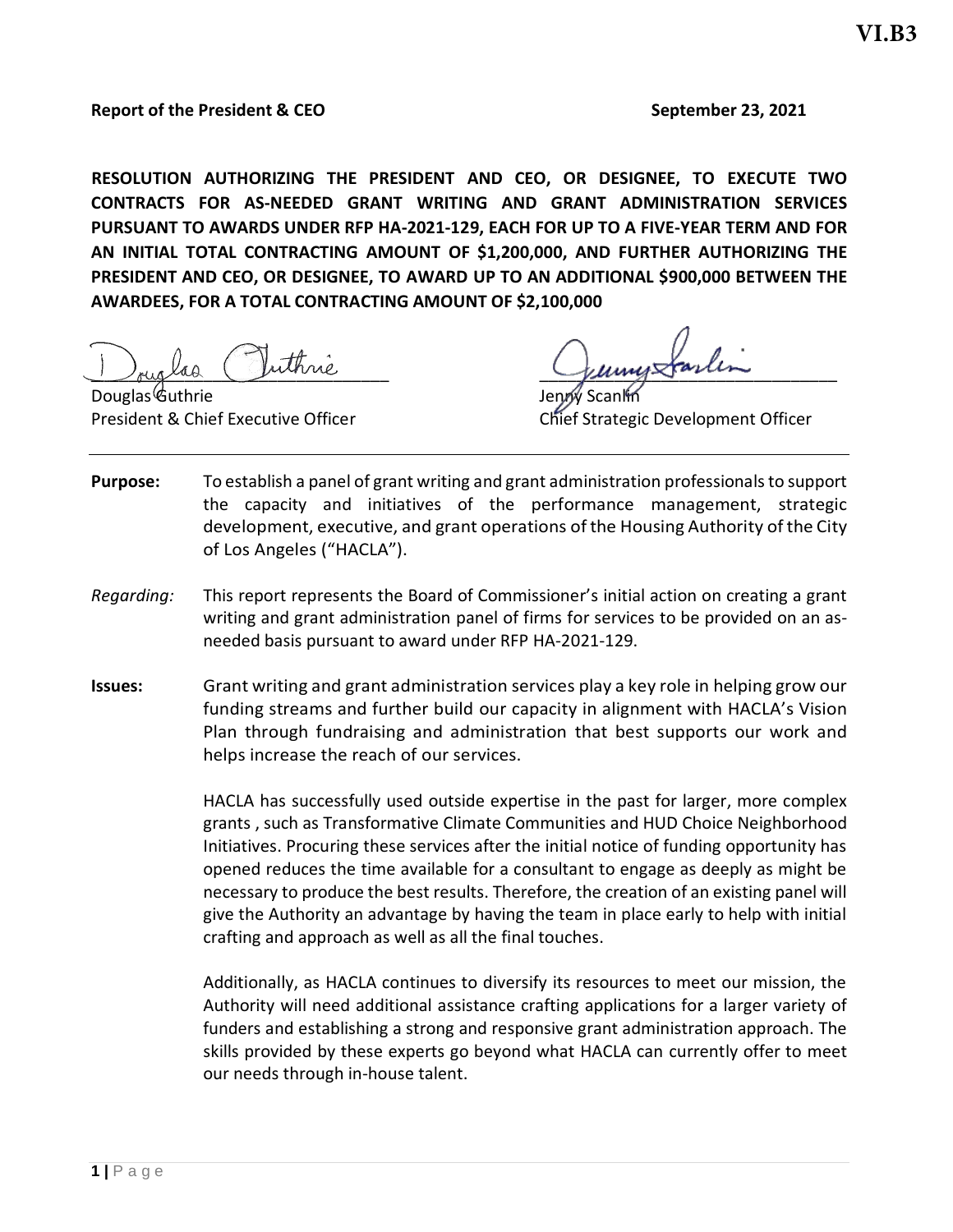Establishing this panel is necessary to meet grant submittal timing while also honoring our required bidding protocols. It also represents a more proactive approach to lock in competitive pricing and create a planned pipeline of service usage over the next five years.

**Procurement:** On July 2, 2021, HACLA issued Request for Proposal HA-2021-129 on the City of Los Angeles' Business Assistance Virtual Network ("LA-BAVN") website seeking proposals from qualified firms or teams with extensive experience in Grant Writing and Grant Administration services for the purpose of establishing a panel of such providers that could be utilized on an as-needed basis over a five-year term. One addendum was issued on July 14, 2021, to provide answers and clarifications to questions received by the submittal deadline of by July 9, 2021. Proposals were due on August 2, 2021, and a total of three (3) proposals were received as follows:

| <b>Company Name</b>                |
|------------------------------------|
| California Consulting, Inc.        |
| Jetco Solutions                    |
| The Liou Choice, LLC (MBE and WBE) |

A three-member panel ("Panel") consisting of three HACLA employees met on September 7, 2021, and completed their initial review of the proposals. The Panel unanimously determined that the two top ranked proposals (shown in bold in chart below) were competitive and warranted an opportunity to each submit a Best and Final Offer ("BAFO"). The Panel reevaluated the proposals based on the BAFOs and adjusted the over-all consensus scoring as detailed below. Liou Choice's Panel consensus score is significantly higher than that of CCI's in recognition of their much more comprehensive proposal including demonstrated grant administration skills, while CCI's consensus score reflects their greater focus on grant writing services.

| <b>EVALUATION PANEL SCORES</b>     |                           |                            |  |  |  |
|------------------------------------|---------------------------|----------------------------|--|--|--|
|                                    | <b>Panel Average Pre-</b> | <b>Panel Average Post-</b> |  |  |  |
| <b>Company</b>                     | <b>BAFO</b>               | <b>BAFO</b>                |  |  |  |
| The Liou Choice, LLC               | 93.50                     | 93.50                      |  |  |  |
| <b>California Consulting, Inc.</b> | 65.00                     | 72.00                      |  |  |  |
| Jetco Solutions                    | 47.00                     | N/A                        |  |  |  |

Staff proposes to award to The Liou Choice a majority of the contract award (\$1,100,000) based upon HACLA's projected needs for their grant writing and grant administration services over the next five years. Additionally, The Liou Choice and its subcontractor, EJP Consulting, currently assist HACLA with administration of the Jordan Downs CNI Grant pursuant to a contract that expires in October of 2022. This proposed award will enable the firm to continue to provide HACLA with uninterrupted technical support and grant administration services for the duration of the existing CNI Grant award term. In addition, staff hope to apply for and received future Choice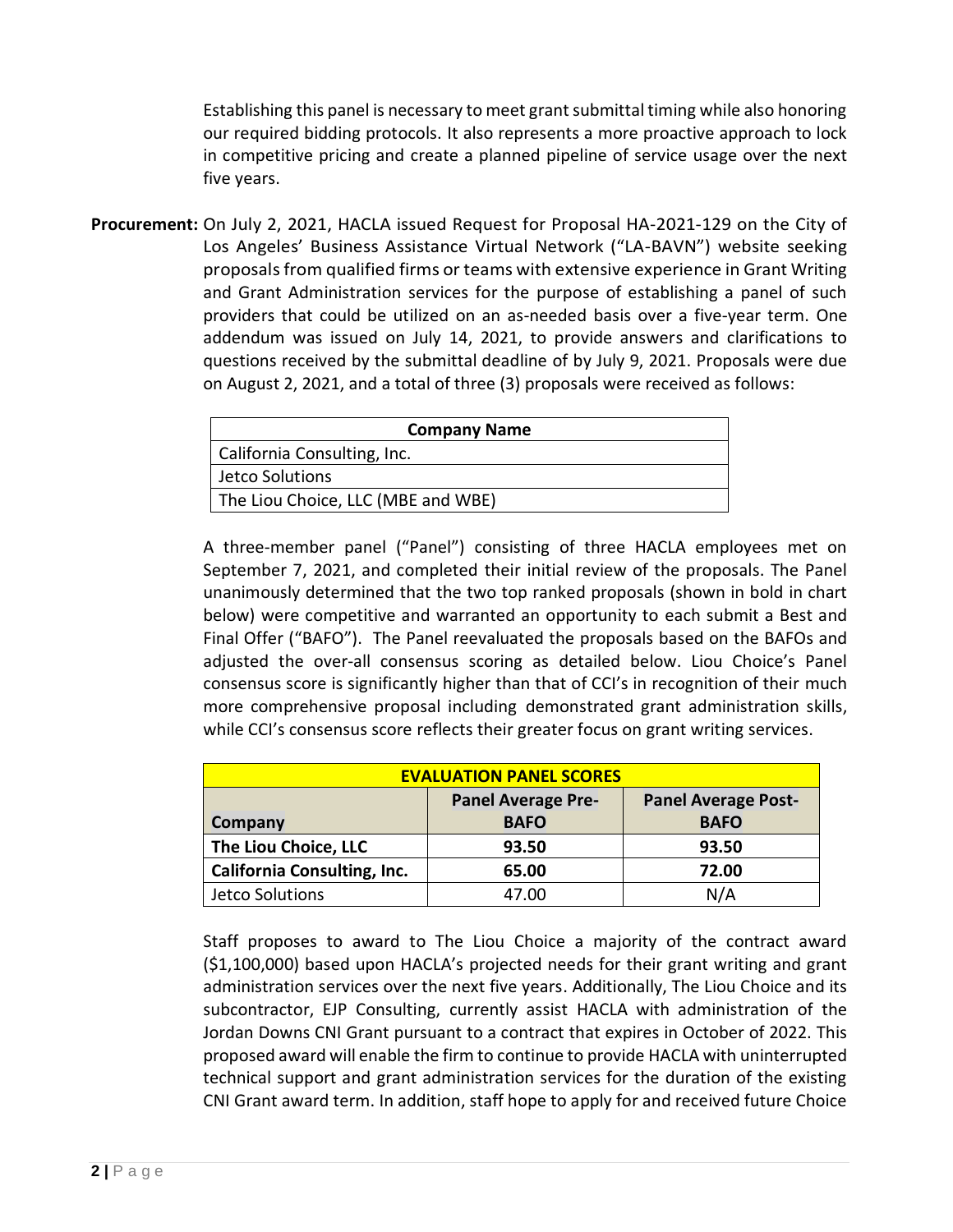Neighborhood grants for Rancho San Pedro and William Mead, each in the amount for \$35 Million, with assistance from The Liou Choice.

Staff desires to award to CCI an initial amount of \$100,000 for grant writing services.

The proposed Resolution, if approved, will authorize the President and CEO, or designee, to award up to an additional \$900,000 to both firms progressively over the course of the next five years based upon HACLA's business needs, vendor expertise and performance.

#### **Vision Plan: PATHWAYS Strategy #7: Identify opportunities to reduce operating and administrative costs so that scarce resources are maximized.**

Through the Grant Writing and Grant Administration panel, we are reducing costs by locking in professional services rates over a five-year period, enabling staff to meet short grant submittal deadlines and meet related vendor partnership requirements through advance procurement, and helping expand HACLA's services to its residents.

#### **Funding:** The Chief Administrative Office confirms:

*Source of Funds:* Will vary, but will include federal and non-federal dollars as well as grant funding*.* On an annual basis, HACLA will assess the grant writing and grant administration needs for the upcoming year and make specific budget allocations to approved projects. Over the panel term, the President & CEO, or designee, will have the authority to adjust funding between approved vendors based on need and the specific expertise required ensuring the combined grand total does not exceed the maximum payment obligation.

*Program and Budget Impact:* Services are anticipated for three units: Strategic Initiatives, Asset Management, and Development Services. Strategic Initiatives anticipates utilizing these services for existing grant obligations and upcoming opportunities and estimates usage of \$125,000 a year on average for grant writing and administrative services to support existing and newly awarded funding opportunities and ongoing fundraising and outreach campaign goals. If successful in pursuing or receiving larger, complex grants like Choice Neighborhoods or Transformative Climate Communities additional funds in the amount of \$1,175,000 would be spread of the term of those multi-year grants to cover additional more complex grant writing and administration work. Asset Management anticipates needing \$35,000 per year, and Development Services anticipates grant writing services not exceeding \$25,000 per year. Setting the maximum payment obligation at \$2,100,000 over five years significantly reduces a potential need to return to the Board for additional contracting authority approval.

#### **Environmental**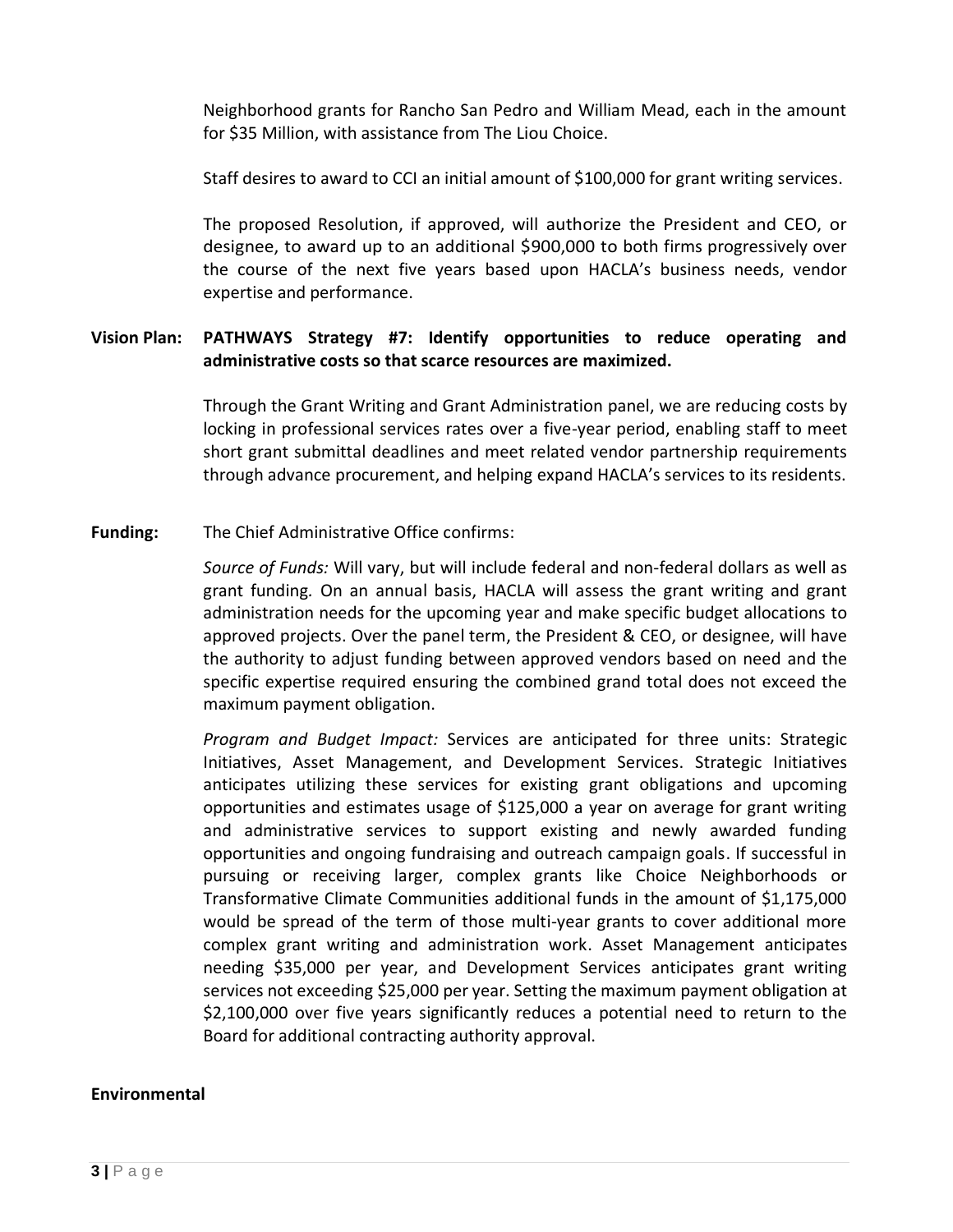- **Review:** The requisite collateral developed through the Grant Writing and Grant Administration panel will undergo the appropriate approvals process in accordance with the respective State and Federal regulations.
- **Section 3:** CCI and The Liou Choice have each submitted Economic Opportunity Plans in conformity with HACLA's Section 3 Policy and Compliance Plan. CCI will contribute to the Section 3 Scholarship Fund, and The Liou Choice will make best efforts to identify job opportunities for Section 3 Workers in outreach and planning. If not feasible, they will contribute to the Section 3 Fund.

#### **Attachments:**

- **1.** Resolution
- **2.** Summary of Outreach Activities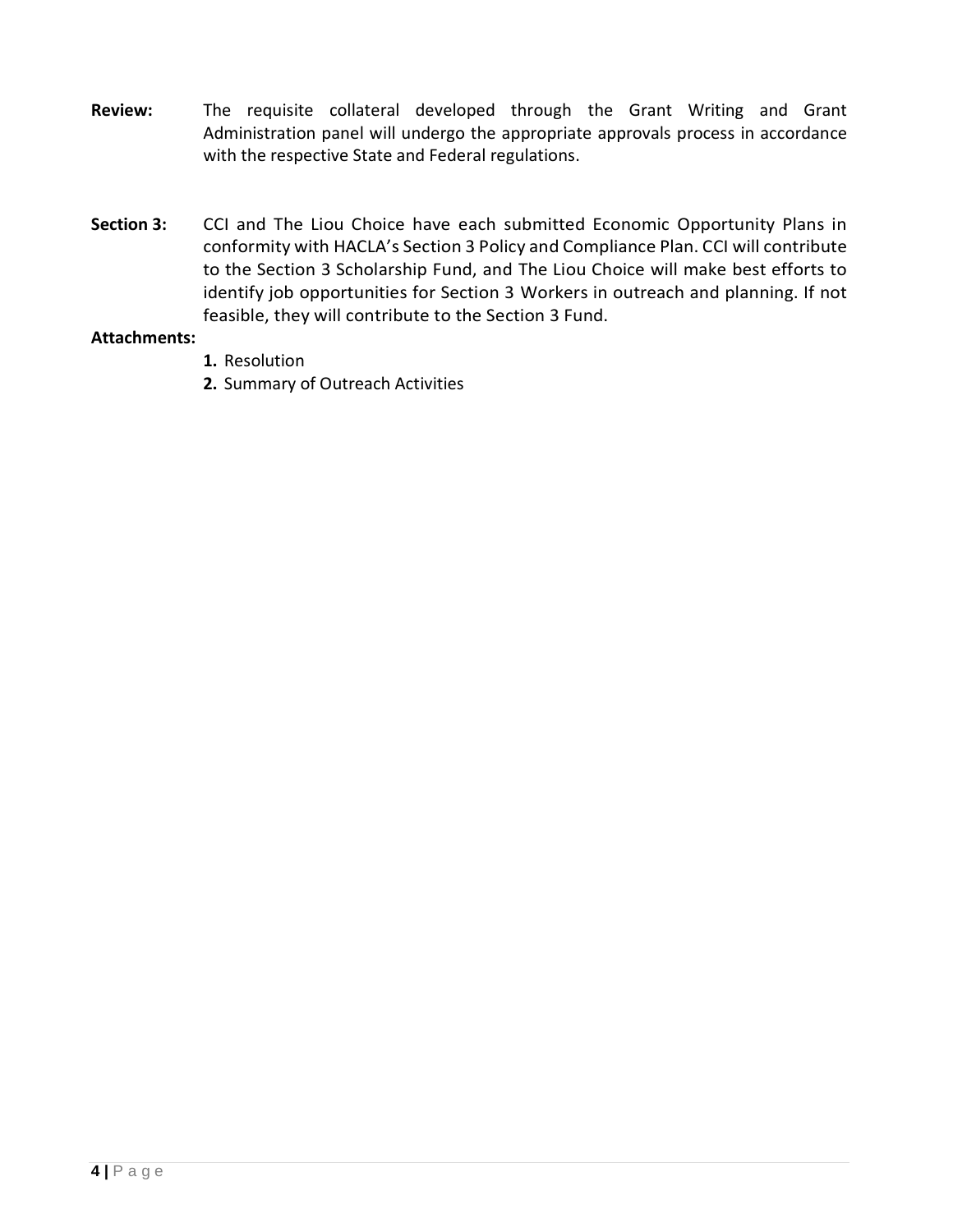# **Attachment 1**

Resolution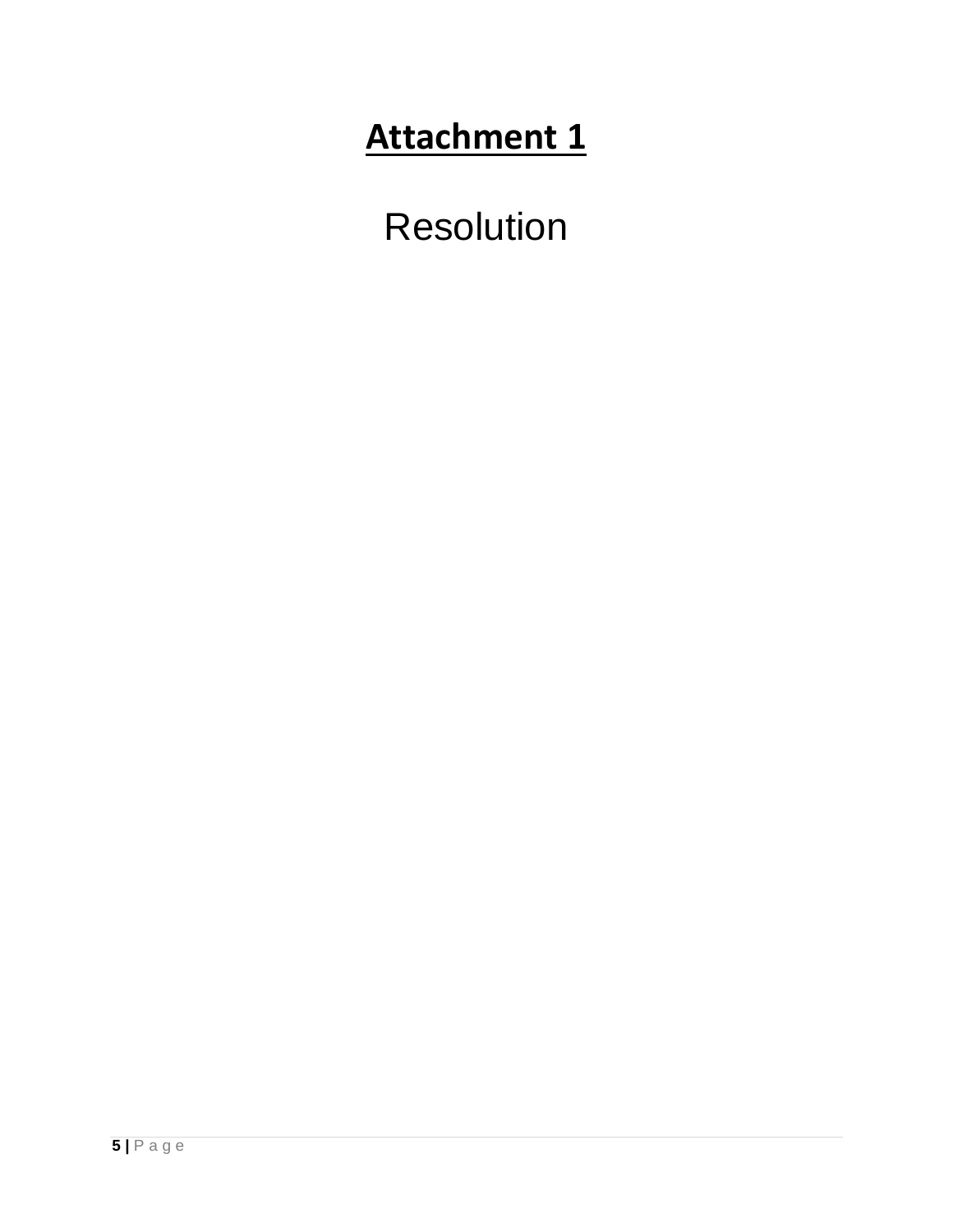### **RESOLUTION NO.\_\_\_\_\_\_\_\_\_\_\_\_\_\_**

**RESOLUTION AUTHORIZING THE PRESIDENT AND CEO, OR DESIGNEE, TO EXECUTE TWO CONTRACTS FOR AS-NEEDED GRANT WRITING AND GRANT ADMINISTRATION SERVICES PURSUANT TO AWARDS UNDER RFP HA-2021-129, EACH FOR UP TO A FIVE-YEAR TERM AND FOR AN INITIAL TOTAL CONTRACTING AMOUNT OF \$1,200,000, AND FURTHER AUTHORIZING THE PRESIDENT AND CEO, OR DESIGNEE, TO AWARD UP TO AN ADDITIONAL \$900,000, BETWEEN THE AWARDEES, FOR A TOTAL CONTRACTING AMOUNT OF \$2,100,000** 

**WHEREAS,** the Housing Authority of the City of Los Angeles ("HACLA") is a public body, corporate and politic, organized and existing under the Housing Authorities Law (commencing at Section 34200 of the California Health and Safety Code and, specifically, Section 34311), and authorized to transact business and exercise the powers of a housing authority pursuant to action of the Board of Commissioners of the Authority (the "Board");

**WHEREAS,** as part of the implementation of HACLA's twenty-five (25) year vision plan which began in 2018, HACLA has prioritized developing and implementing on-site and off-site services linkages aligned with best practices to support broad resident needs under PATHWAYS Strategy 7 identifying opportunities to reduce operating and administrative costs so that scarce resources are maximized;

**WHEREAS,** on July 2, 2021, HACLA issued Request for Proposal No. HA-2021-129 ("RFP") seeking proposals from qualified Grant Writing and Grant Administration firms, and on August 2, 2021 received a total of three (3) proposal; and

**WHEREAS,** following an evaluation of the three (3) proposals received in response to the RFP as detailed in the Report of the President and CEO of the same date herewith, HACLA desires to authorize the President and CEO, or designee, to enter into contracts of up to five years with each of the two (2) top-ranked proposers, identified as The Liou Choice LLC, and California Consulting, Inc. with an initial contract amount of \$1,100,000 awarded to The Liou Choice, LLC, and an initial contract award of \$100,000 to California Consulting, Inc., and to further authorize the President and CEO, or designee, to award up to an additional \$900,000 between the awardees, based upon HACLA's business needs, vendor expertise and performance, as determined by the President and CEO, or designee.

**NOW THEREFORE BE IT RESOLVED** that the Board authorizes the President and CEO, or designee, to execute contracts of up to five years each, with The Liou Choice, LLC in the initial amount of \$1,100,000, and California Consulting, Inc. in the amount of \$100,000, pursuant to awards under RFP No. HA-2021-129, and to further authorize the President and CEO, or designee, to award up to an additional \$900,000 between the awardees, based upon HACLA's business needs, vendor expertise and performance, as determined by the President and CEO, or designee.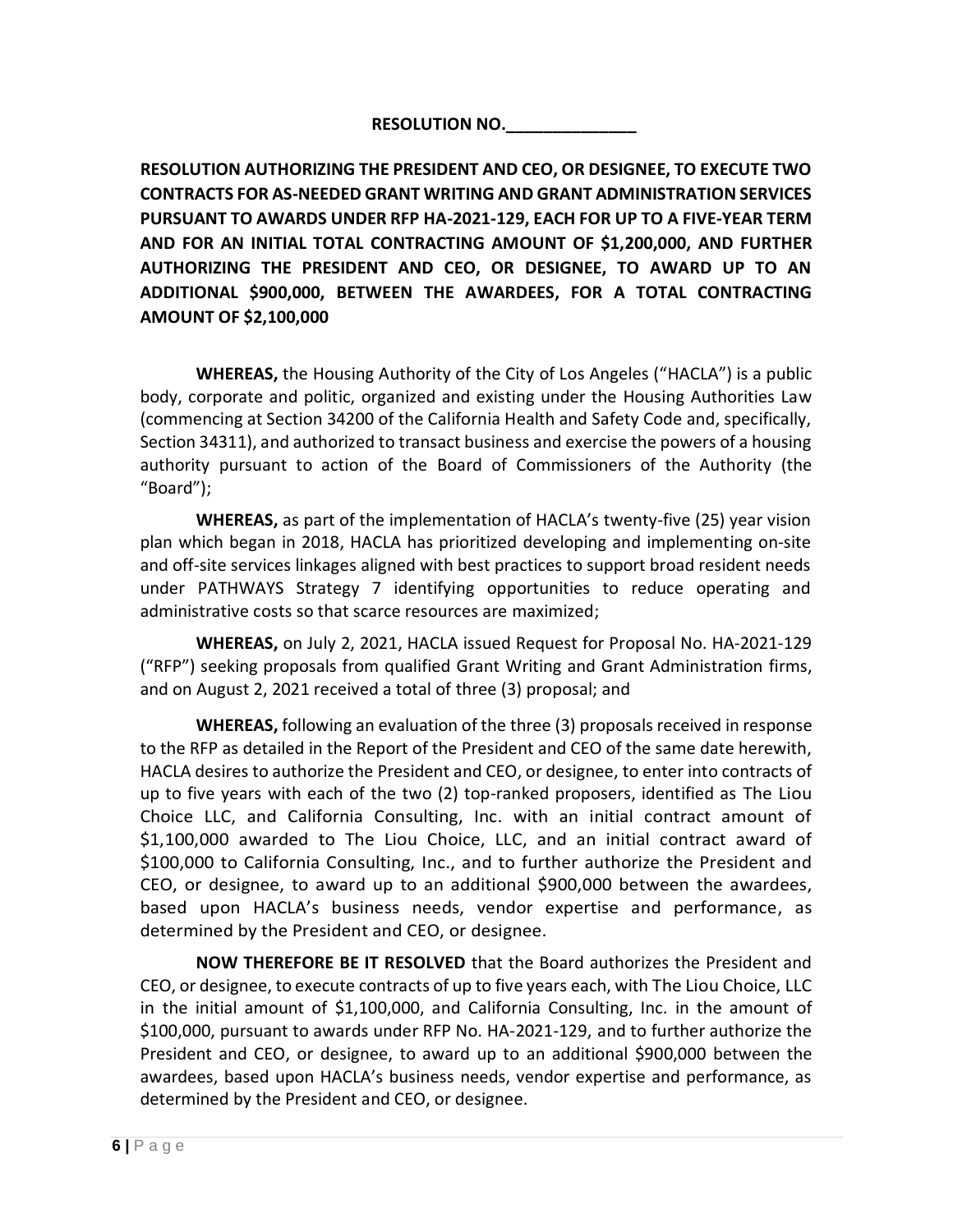**BE IT FURTHER RESOLVED** that this Resolution shall take effect immediately.

APPROVED AS TO FORM **HOUSING AUTHORITY OF THE** CITY OF LOS ANGELES

By: \_\_\_\_\_\_\_\_\_\_\_\_\_\_\_\_\_\_\_\_\_\_\_\_\_\_ By: \_\_\_\_\_\_\_\_\_\_\_\_\_\_\_\_\_\_\_\_\_\_\_\_\_\_\_ James Johnson, General Counsel

DATE ADOPTED: \_\_\_\_\_\_\_\_\_\_\_\_\_\_\_\_\_\_\_\_\_\_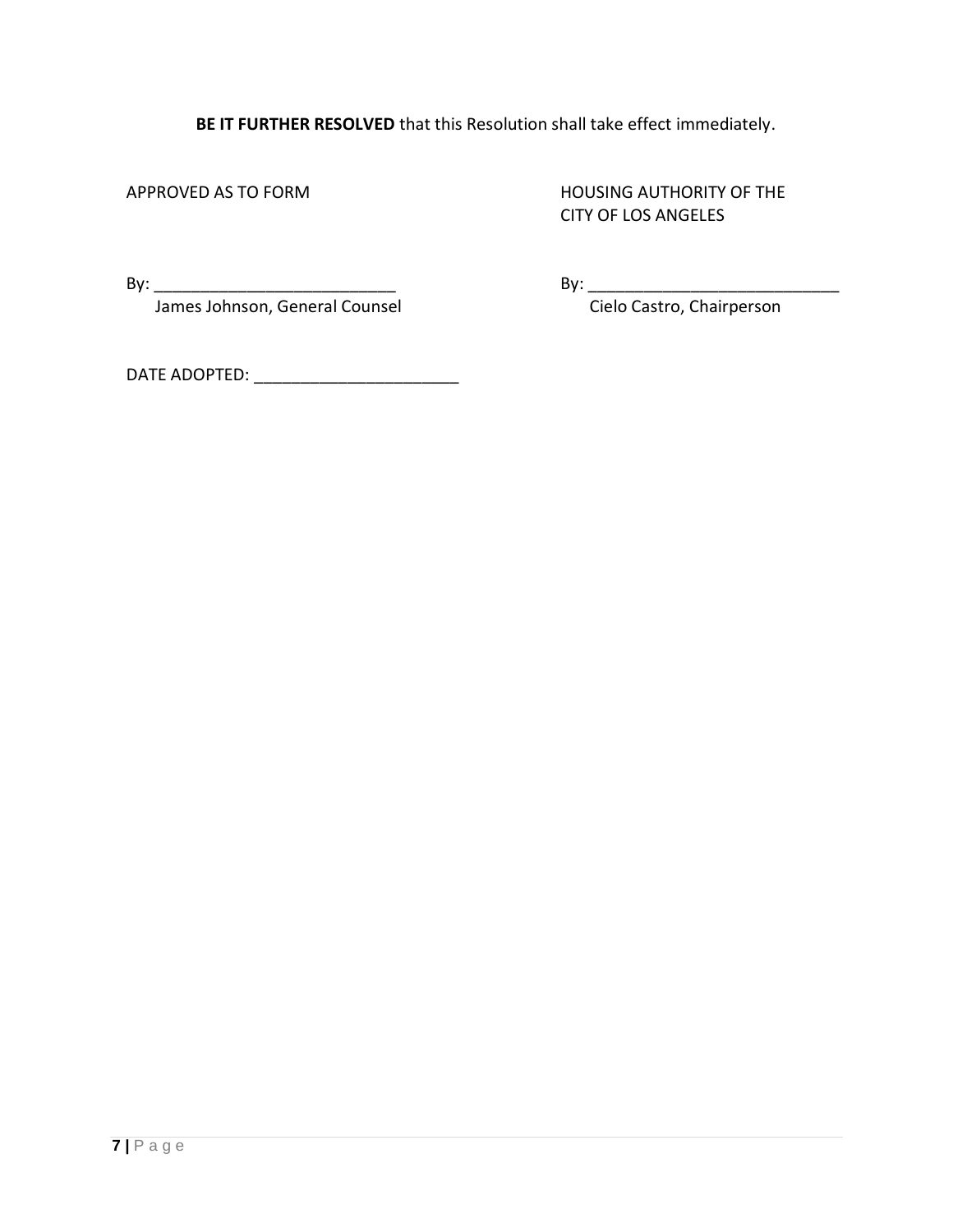# **Attachment 2**

# **Summary of Outreach Activities**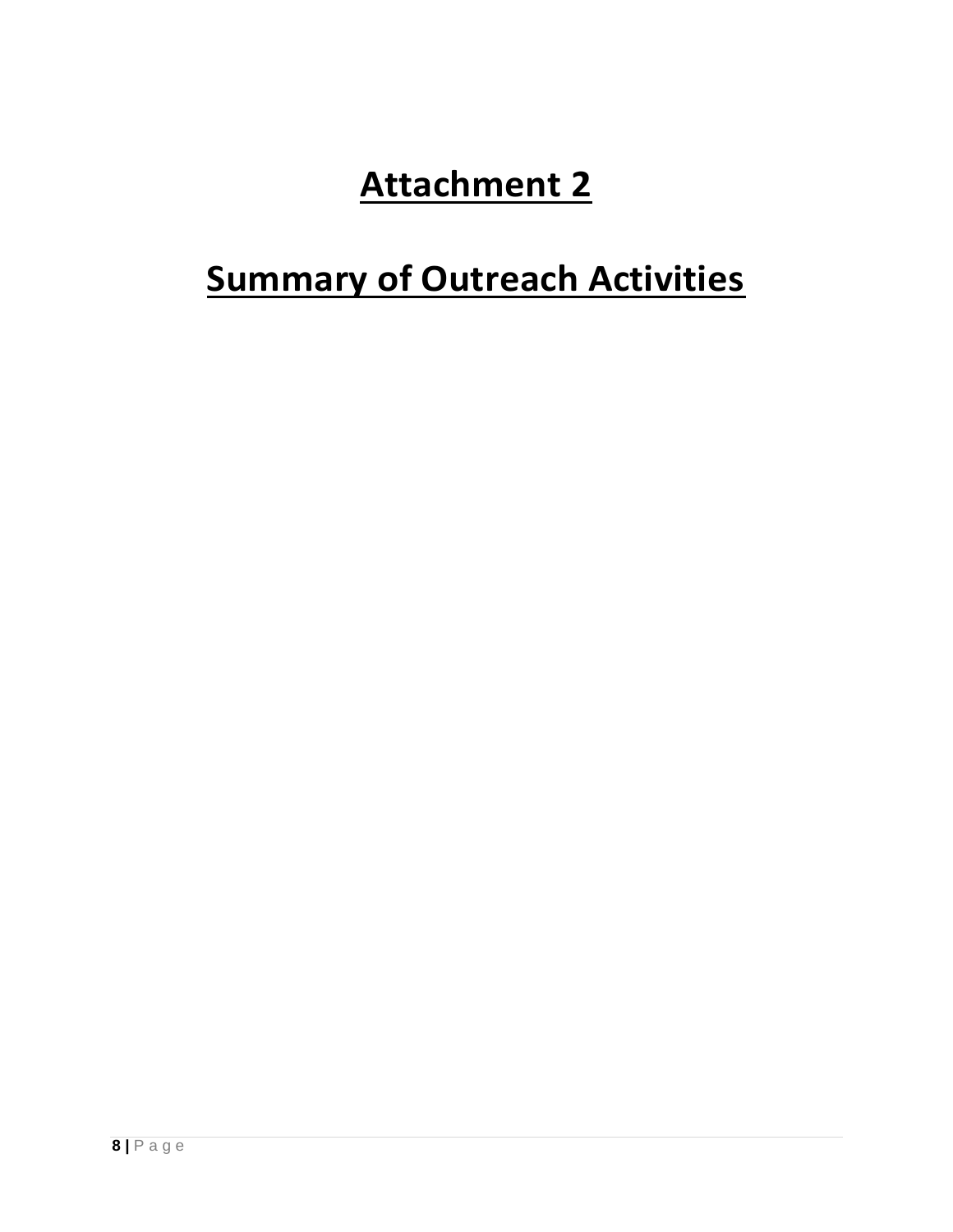#### **SUMMARY OF OUTREACH**

#### RFP No. HA-2021-129 **Grant Writing, Development and Administration Services**

#### **A. Funding Source**

 $\Box$  Federal  $\Box$  Non-Federal  $\boxtimes$  Mixed Funding

#### **B. Advertisement; Minority/Women Outreach**

General Services advertised the Request for Proposals ("RFP") on the City of Los Angeles' Business Assistance Virtual Network ("LA-BAVN") website, starting on July 2, 2021, through the bid submission deadline of August 2, 2021, for a total of 31 days. A total of 119 vendors viewed the RFP on the LA-BAVN website.

In support of HACLA's policy to contract with Minority Business Enterprises (MBEs), Women's Business Enterprises (WBEs), and Labor Surplus Area (LSAs) businesses, to the extent possible, on July 2, 2021, notice of this RFP was also provided to the List of Recognized Minority and Women-owned Business Organizations maintained by HACLA, and to the local office of the U.S. Small Business Administration (SBA).

#### **C. Pre-Proposal Conference**

Due to the closure of our offices to the public, stemming from the COVID-19 outbreak, a preproposal conference was not conducted for this RFP. This decision follows orders issued for the State of California by Governor Newsom, the City of Los Angeles by Mayor Garcetti, and Federal, County and City of Los Angeles public health officials.

#### **D. Addenda**

One addendum was issued on July 14, 2021, to provide answers and clarifications to questions received by the submittal deadline of by July 9, 2021.

#### **E. Receipt of Proposals**

Proposals were due on August 2, 2021. A total of three (3) proposals were received from the following firms:

| <b>Company Name</b>                 |
|-------------------------------------|
| California Consulting, Inc.         |
| Jetco Solutions                     |
| The Liou Choice, LLC. (MBE and WBE) |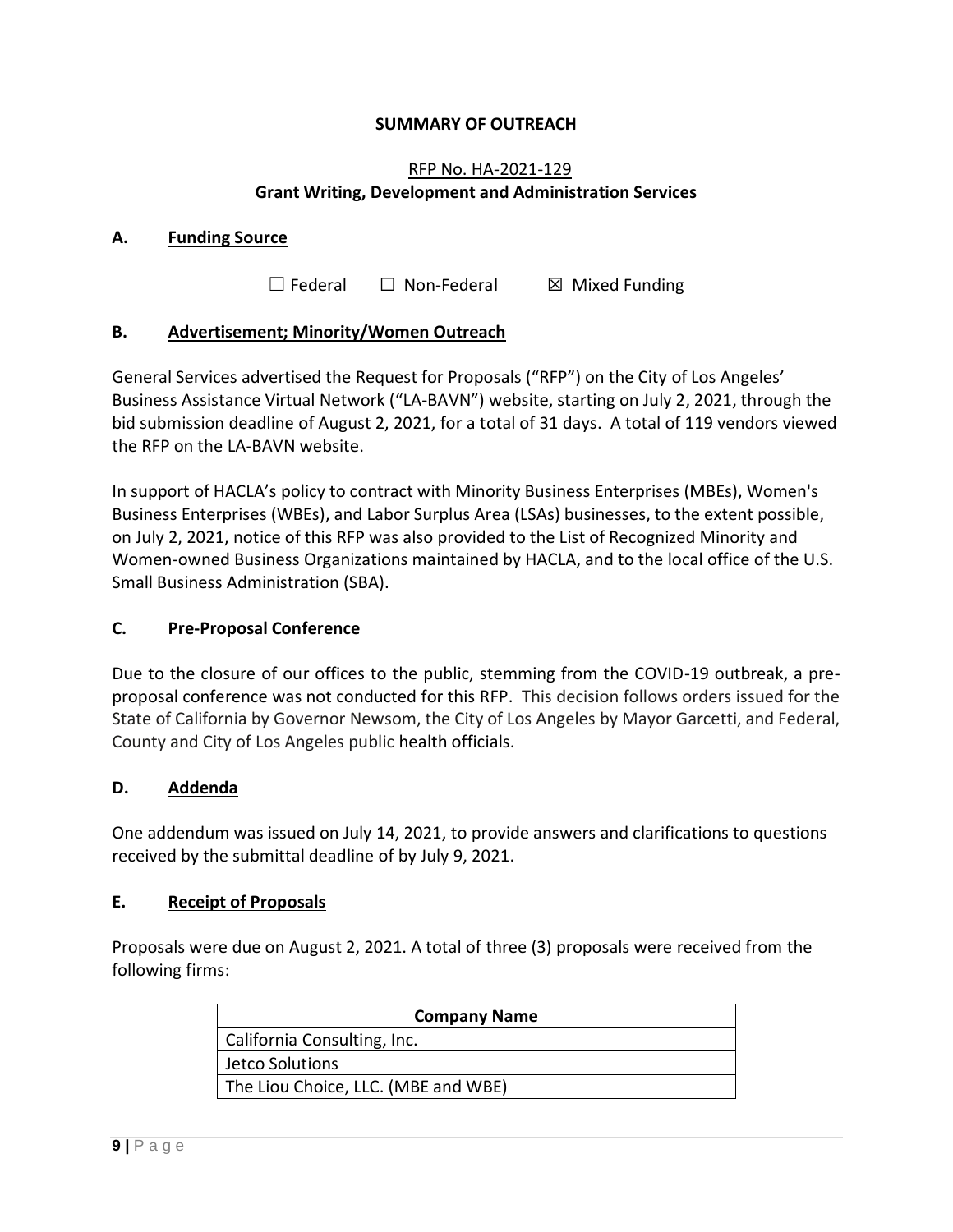# **F. Review of Proposals for Responsiveness and Contractor Responsibility**

The Contracts Administration Manager determined that the proposals were responsive and responsible.

## **G. Panel Review**

A three-member panel ("Panel") consisting of three HACLA employees met on September 7, 2021, and completed their initial review of the proposals. Interviews were deemed unnecessary. The panel unanimously determined that the two top ranked proposals (shown in bold in chart below) were competitive and warranted an opportunity to each submit a Best and Final Offer (BAFO).

# **H. Best and Final Offers**

On September 8, 2021, a letter requesting a BAFO was sent to the Liou Choice, LLC ("Liou Choice") and California Consulting, Inc. ("CCI"). Liou Choice and CCI timely submitted their BAFOs by September 10, 2021. Each submitted BAFOs by the September 10, 2021 deadline followed by Panel reevaluation and an adjustment to over-all consensus scoring as follows:

| <b>EVALUATION PANEL SCORES</b>     |                               |                                |  |  |
|------------------------------------|-------------------------------|--------------------------------|--|--|
| <b>Company</b>                     | <b>Panel Average Pre-BAFO</b> | <b>Panel Average Post-BAFO</b> |  |  |
| The Liou Choice, LLC               | 93.50                         | 93.50                          |  |  |
| <b>California Consulting, Inc.</b> | 65.00                         | 72.00                          |  |  |
| Jetco Solutions                    | 47.00                         | N/A                            |  |  |

The Contract Administration Manager has determined that the both Liou Choice's and CCI's proposals are price reasonable compared to the independent cost estimate ("ICE") completed prior to the release of the RFP.

### **I. Recommendation for Award**

Staff proposes to award to The Liou Choice a majority of the contract award (\$1,100,000). The recommended award amount is based upon projected needs for their grant writing and grant administration services over the next five years including the desire that The Liou Choice continue to assist HACLA with administration of the Jordan Downs CNI Grant. The Liou Choice and its subcontractor, EJP Consulting, provide assistance with the Grant's administration under a contract that expires in October of 2022. The award will enable HACLA to continue uninterrupted technical support and grant administration services for the duration of the existing award term. In addition, staff hope to apply for and receive future Choice Neighborhood grants for Rancho San Pedro and William Mead, each in the amount for \$35 Million, with assistance from The Liou Choice.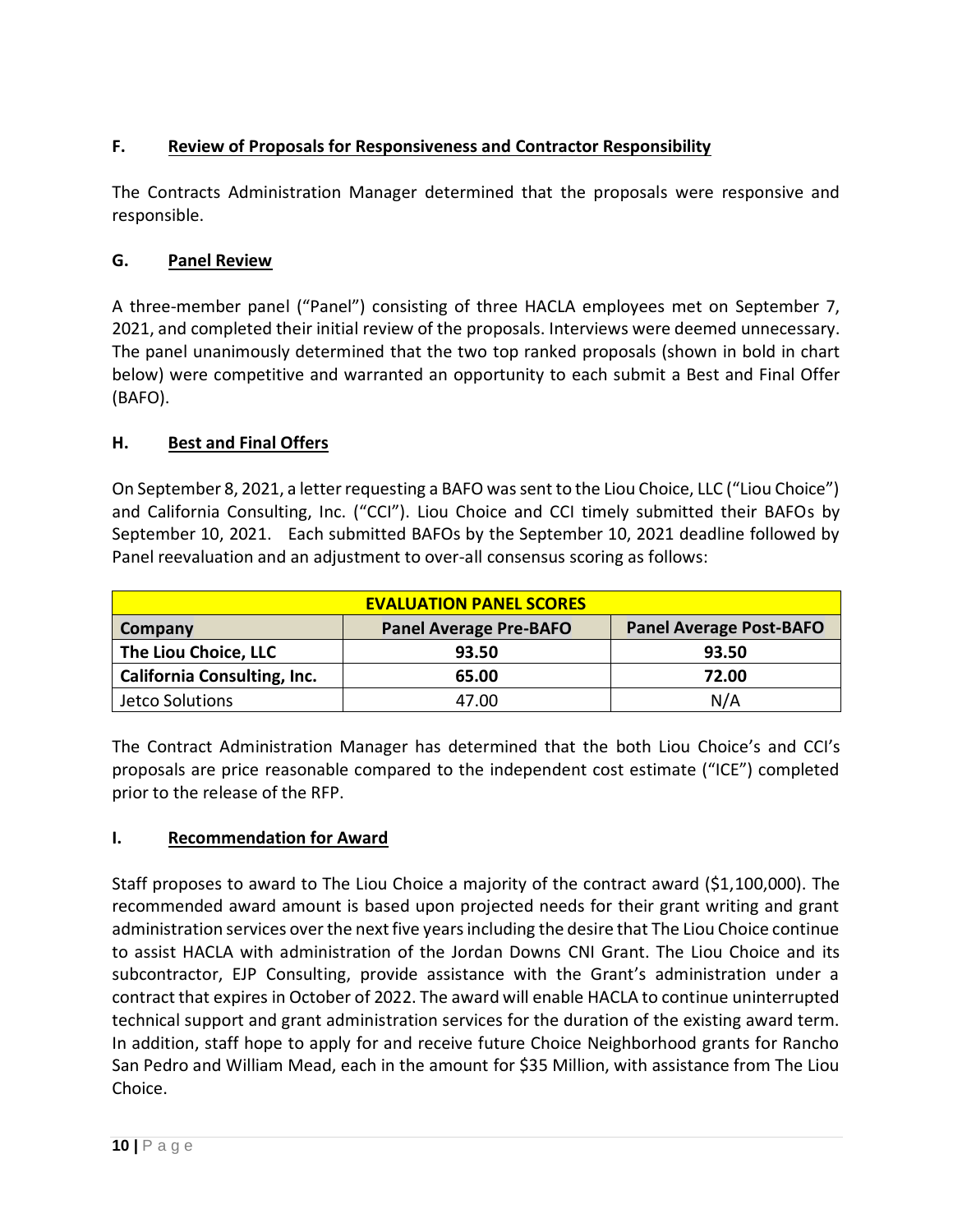CCI's primary services are grant writing and staff desire to award CCI an initial amount of \$100,000, with the flexibility to award both it and The Liou Choice additional amounts progressively over the course of the next five years. Additional awards would be based upon HACLA's business needs, vendor expertise and performance, as determined by the President and CEO, or designee.

### **J. Workforce Profile**

The following workforce composition was obtained from the companies as follows:

| Company                     | <b>Employees</b> |                                                 |
|-----------------------------|------------------|-------------------------------------------------|
| The Liou Choice, LLC        | Total:           | No employees; MBE-WBE<br>Sole Proprietor        |
| California Consulting, Inc. | Total:           | 4<br>2 minorities = $50\%$<br>$= 25%$<br>1women |